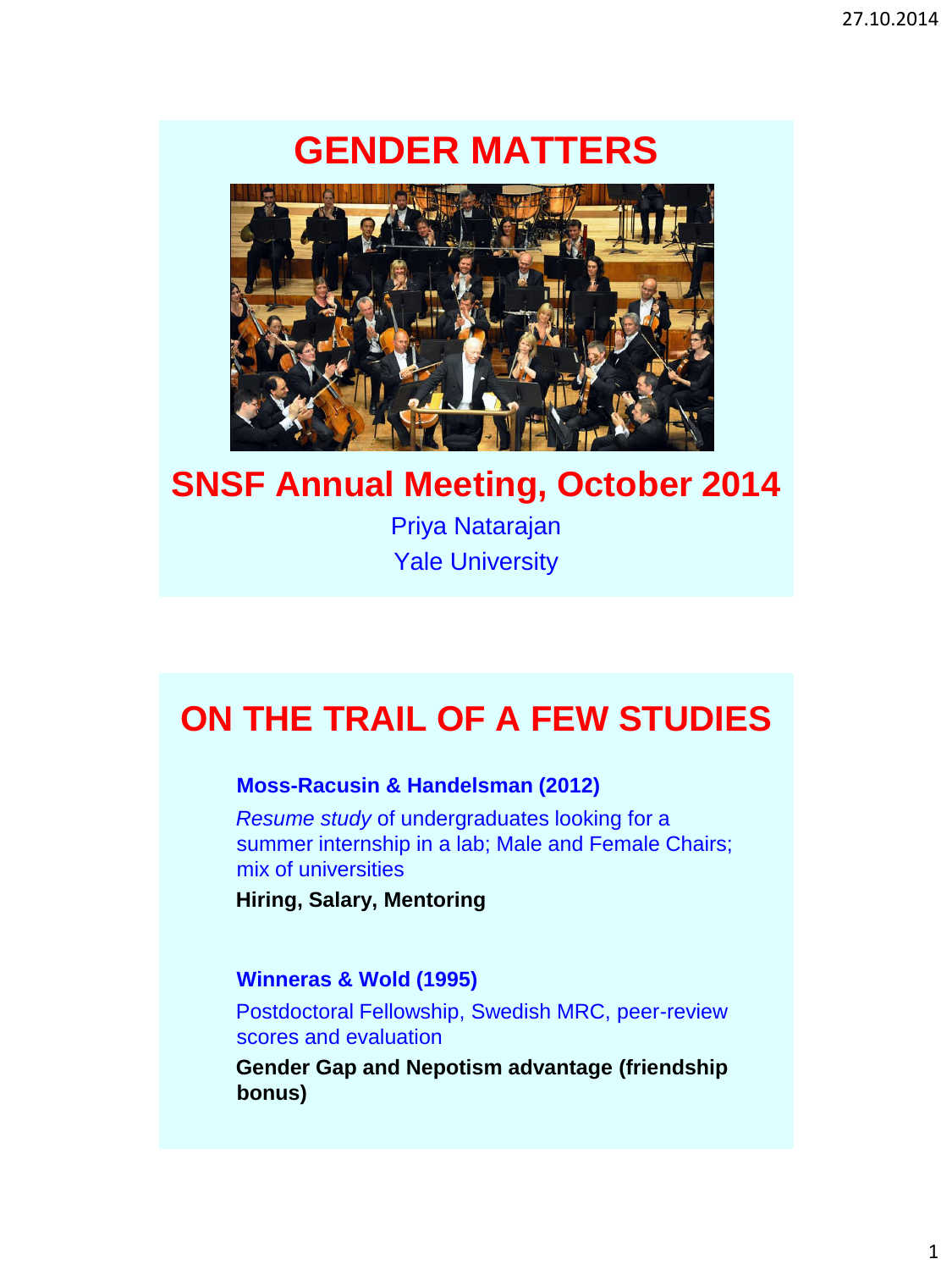#### **TRIX & PENSKA (2010)**

*Recommendation letters* for hiring U.S. Medical School Faculty; gendered differences

**Less solid, not as leaders, mention personal lives & traits**

#### **NIH-Grant Funding (2008)**

Grant Application outcomes for the R01 scheme, the new PI research grant; controlling for prior research awards, publications, institution

**Award Likelihood**

#### **SHELTZER & SMITH (2014)**

Membership in Elite labs; Nobel Laureate and NAS member training

**10-40% fewer women trained as post-doctoral researchers**

#### **MERVIS (2005)**

*Pioneer Awards*, NIH – sudden jump in number of women awardees in a couple of years (to 50%) **Encouraged to apply, self-nomination, more time schooling reviewers on implicit bias**

**SUGIMOTO ET AL. (2013)** *Bibliometric global study* research output, patents, citations, influence, network, collaboration **Significant Gender Disparity world over** 

**BORNMANN, MUTZ & DANIEL (2008)** *Meta-analysis* of gender differences in grant peer-review **~7% gender penalty**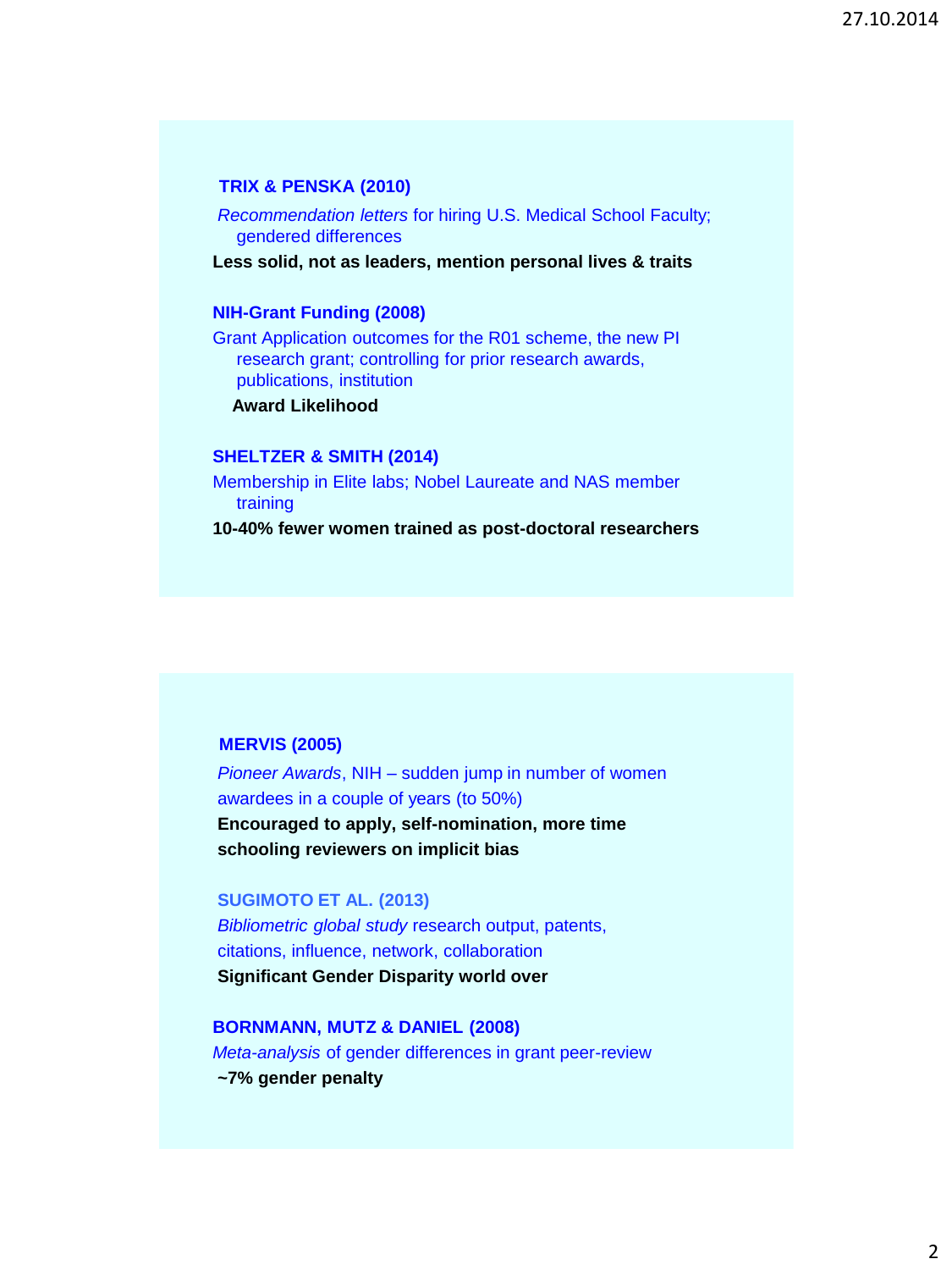# Global Bibliometrics by Gender



## **The Challenge in Academia** the need for re-framing

**DEMOGRAPHIC DIMENSION**



### **CULTURAL DIMENSION**

Conscious bias Unconscious bias Challenge in all disciplines Opening the door – and keeping it open and flowing Discipline specific challenges





**WHAT TO DO ABOUT UNCONSCIOUS BIAS?** if its universal & inescapable?

**HOW TO GENERATE INSTITUTIONAL COMMITMENT** awareness=>compliance=>leads to commitment?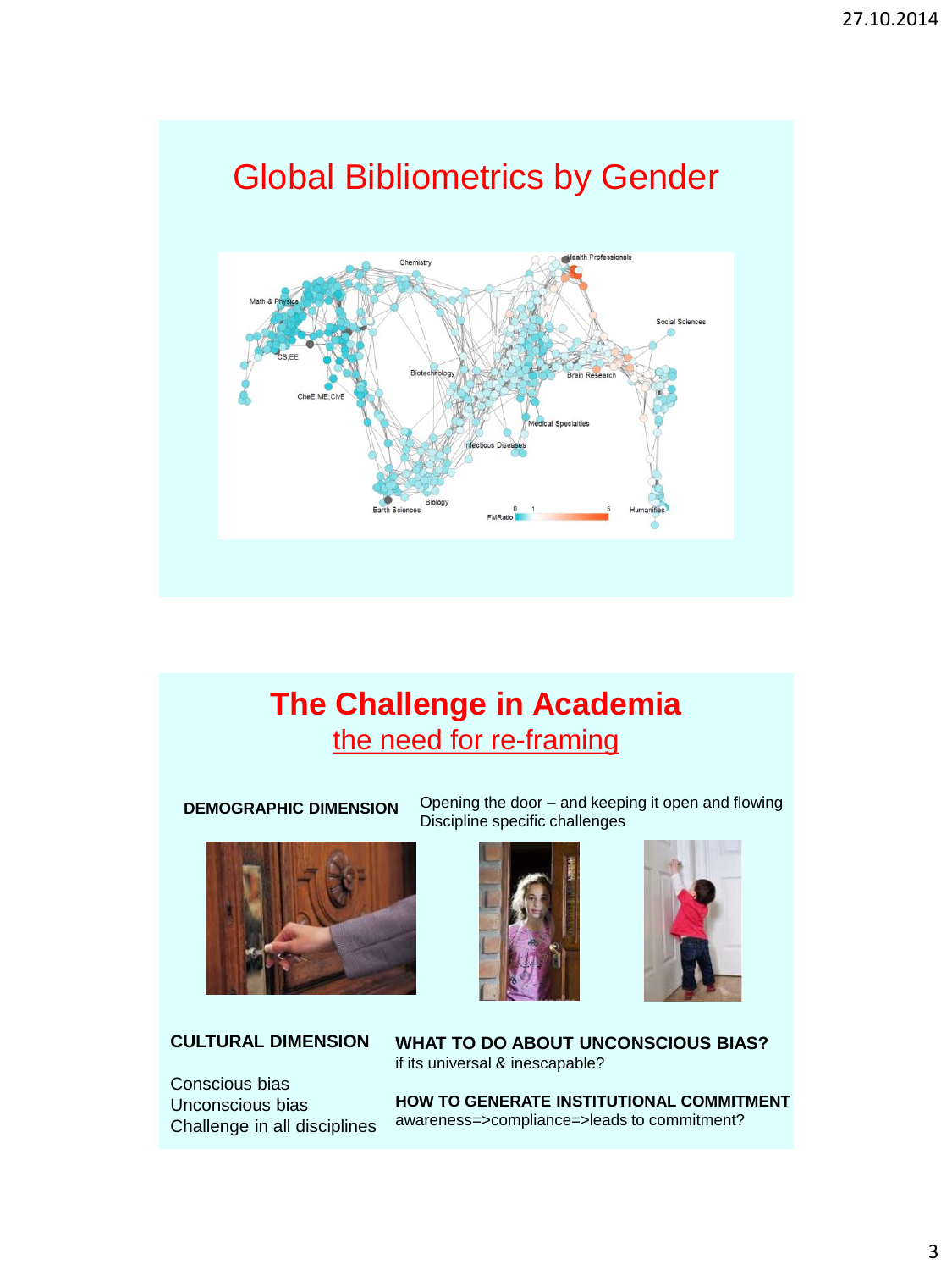

## **STRATEGIES FOR AMPLIFICATION**

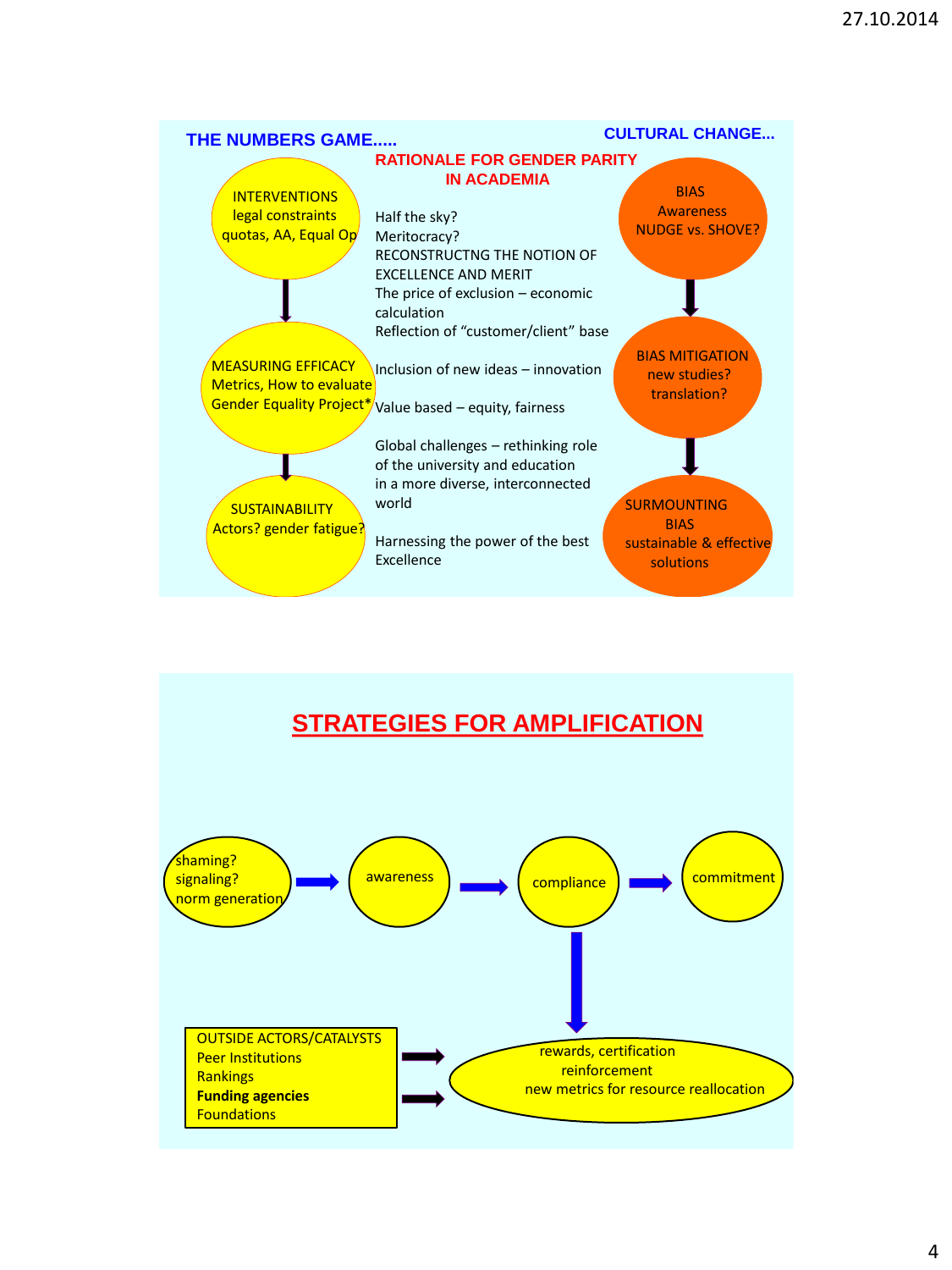

**A Tale of Two Pipelines**



**The Challenge of STEM**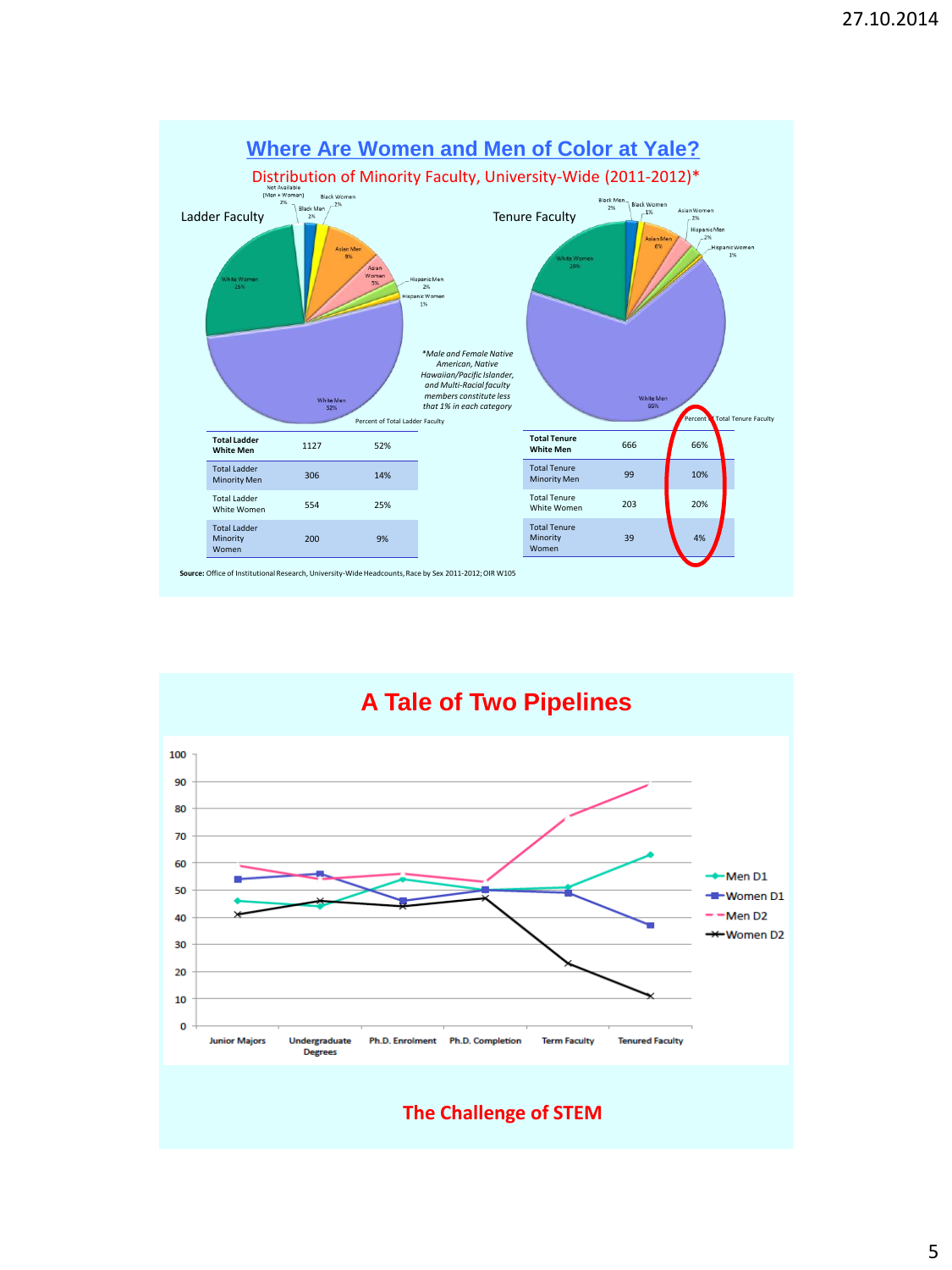## INSTITUTIONAL SELF-ASSESSMENT

Pilot Project at Yale funded by the Alfred P. Sloan Foundation Conducted in collaboration with **EDGE FOUNDATION**, Switzerland!



# CLOSING THE ACADEMIC GENDER GAP

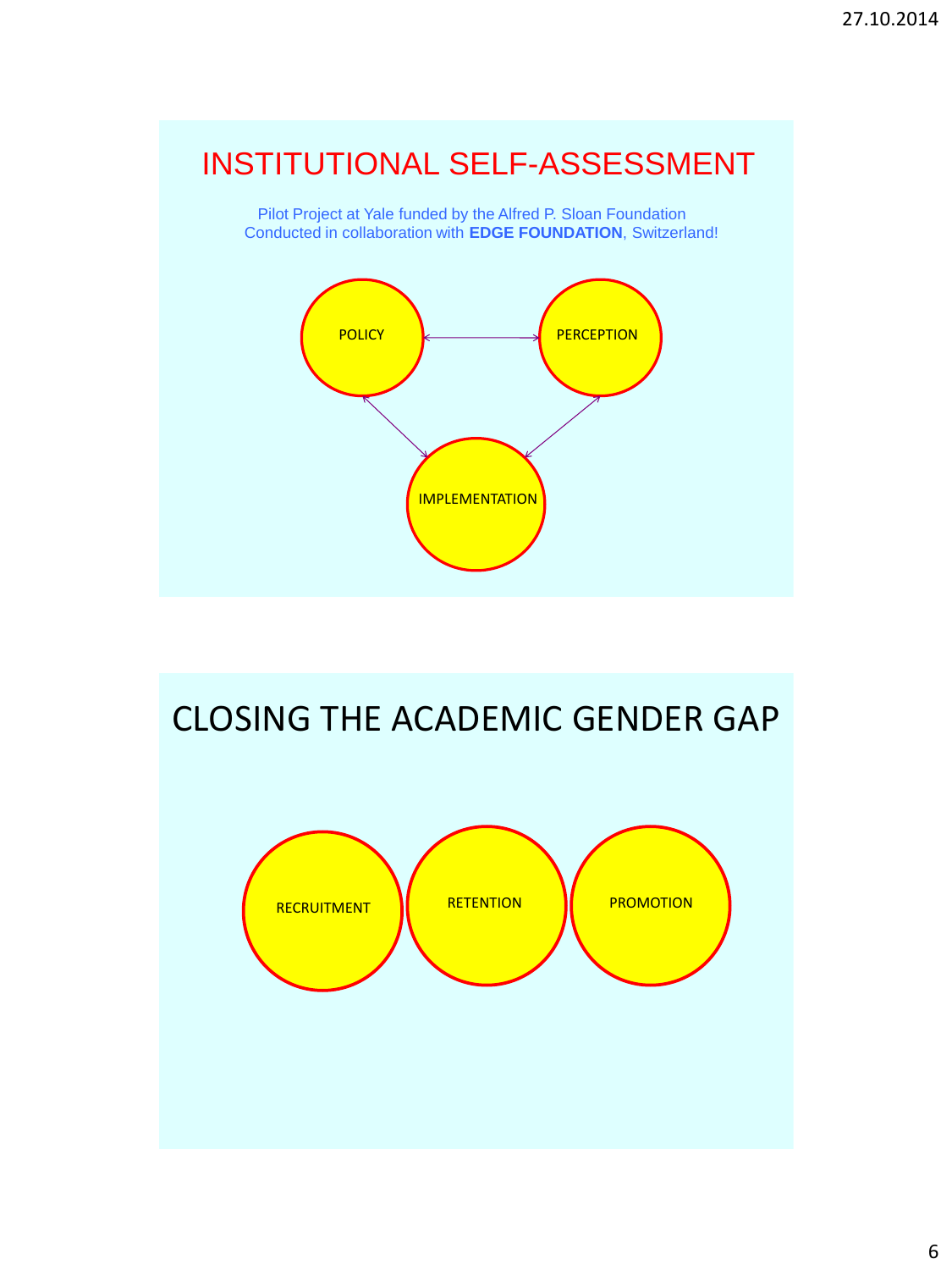

### **GENDER EQUALITY SELF-ASSESSMENT**

### **KEY FINDINGS 2013**

### **YALE UNIVERSITY**

**TRIANGULATION OF POLICY ARTICULATION, PERCEPTION & IMPLEMENTATION** *INPUTS: DEMOGRAPHIC DATA, FACULTY SURVEY, POLICY QUESTIONNAIRE* 

**FUNDED BY THE SLOAN FOUNDATION**



The results of the EDGE gender equality assessment are based on an analysis of the following sources of information, as provided by the organization:

- **Yale University statistics** covering the period January to December 2012
- the responses from 176 surveyed employees (19% of the total workforce) to the 21 **survey** questions
	- the answers to the additional customized 10 questions are to be found in the attached excel file
- the answers from Deputy Provost Frances Rosenbluth to the 29 questions of the **gender equality policies and practices questionnaire**
	- one additional customized question was asked on the existence of the informal mentoring programs, not included in the analysis below

14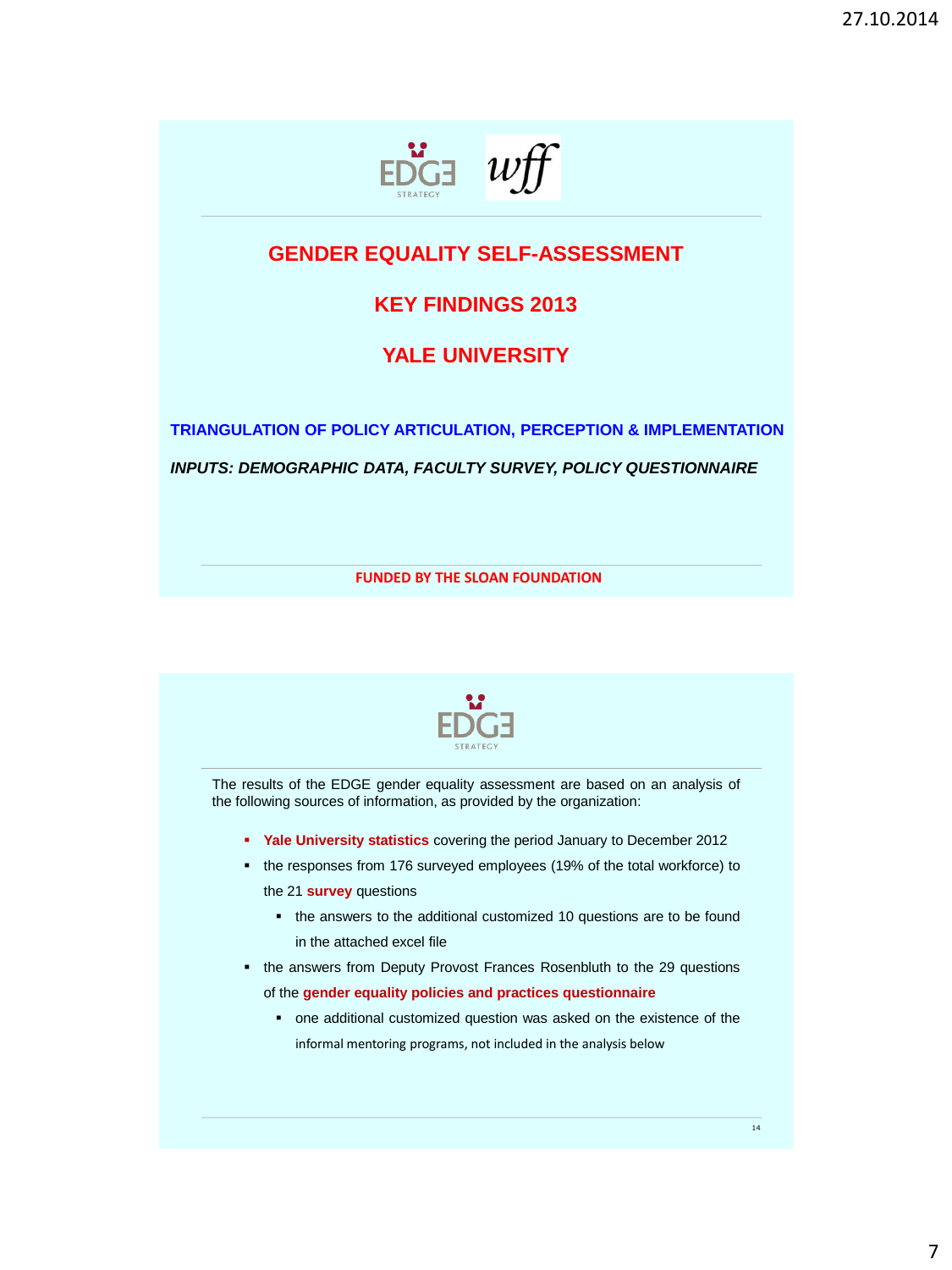

#### **Key Metrics Gender mix Corporation members** 84% 76% 67% 50% 34%  $\frac{1}{249}$  $17%$  $0%$ % Women Corporation % Men Corporation members members

**Note:** The trendline at 30% indicates the threshold that needs to be reached in order for a historically under-represented subgroup to start having a voice in the decision making process of the larger group.

15



#### **Career Progression**

This page presents an overview of the career progression opportunities for men and women at Yale University. It includes a<br>comparative representationof the transitions men and women make at Yale University (hires, promotio

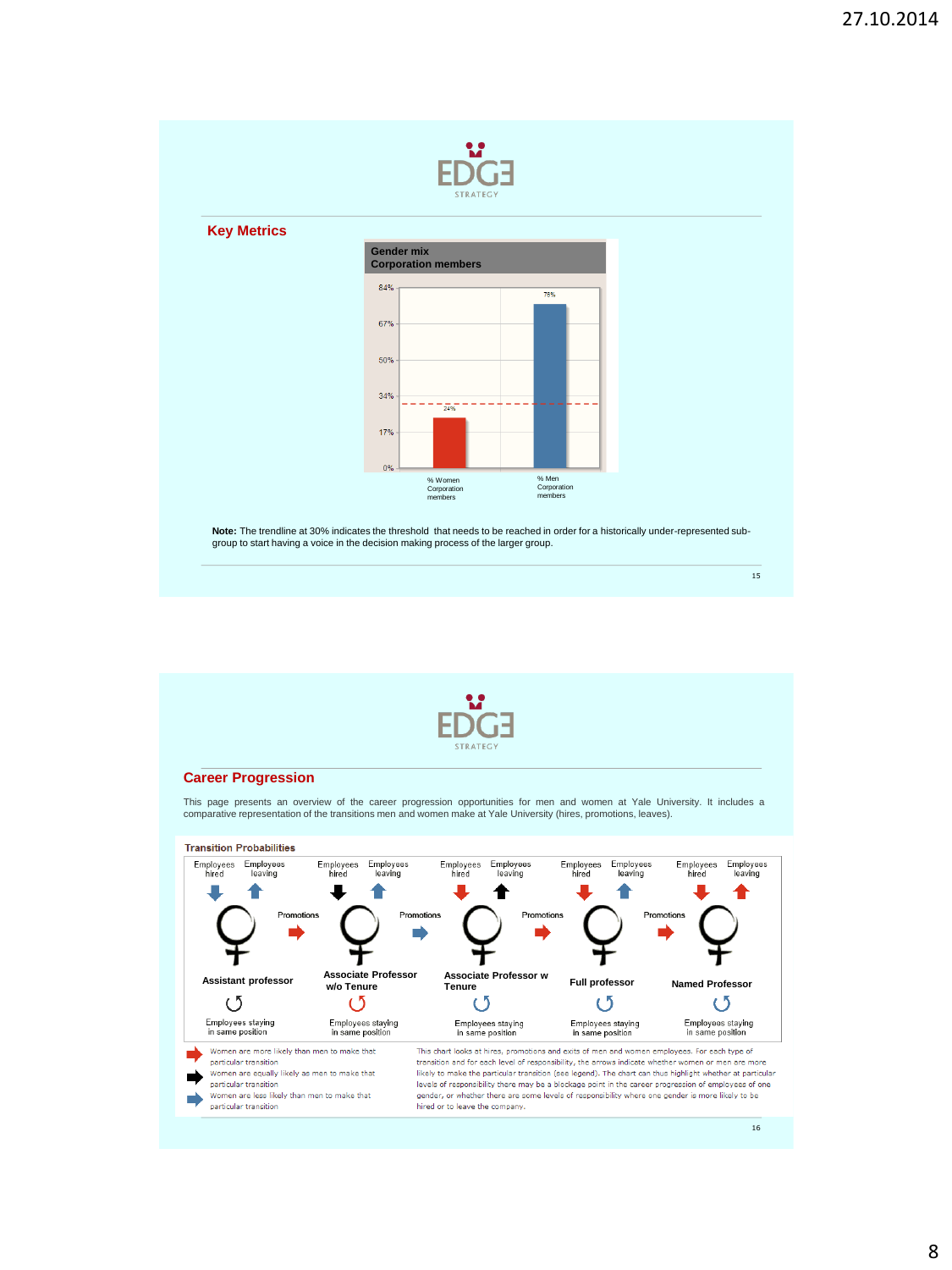

#### **Key Metrics**



17



#### **Key Metrics Employees' rating of Yale University on gender equality**

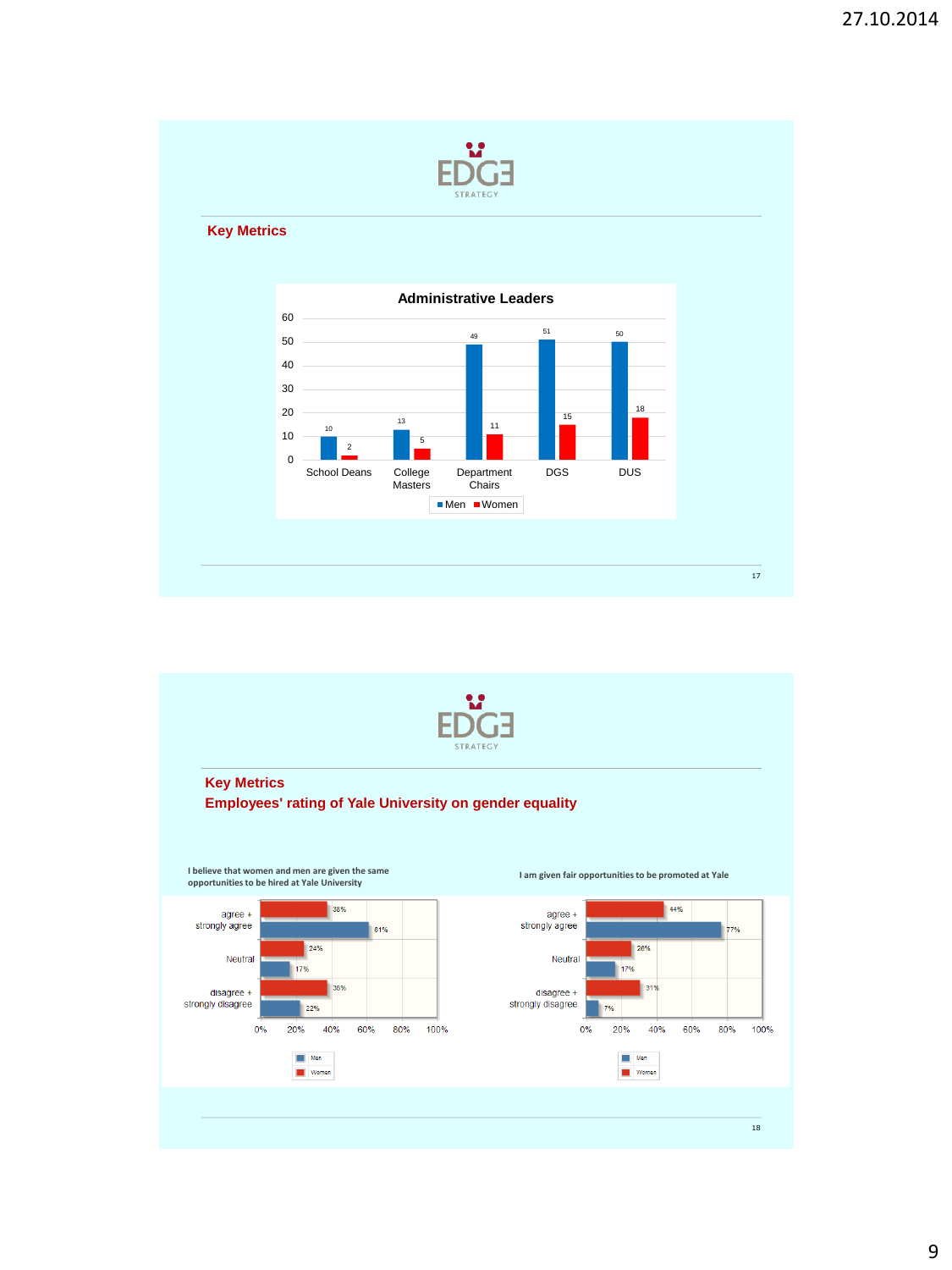

#### **Gap Analysis**

This section contrasts employees' perceptions, as captured through key survey questions, with the corresponding information submitted by Yale University in the data tables and the Policies & Practices questionnaire.



Level of implementation of corresponding practice as per Policies & Practices questionnaire:

**Yale University openly communicates on its promotion process and criteria.**

19



#### **Gap Analysis**

This section contrasts employees' perceptions, as captured through key survey questions, with the corresponding information submitted by Yale University in the data tables and the Policies & Practices questionnaire.



#### Gender mix of workforce and promotions

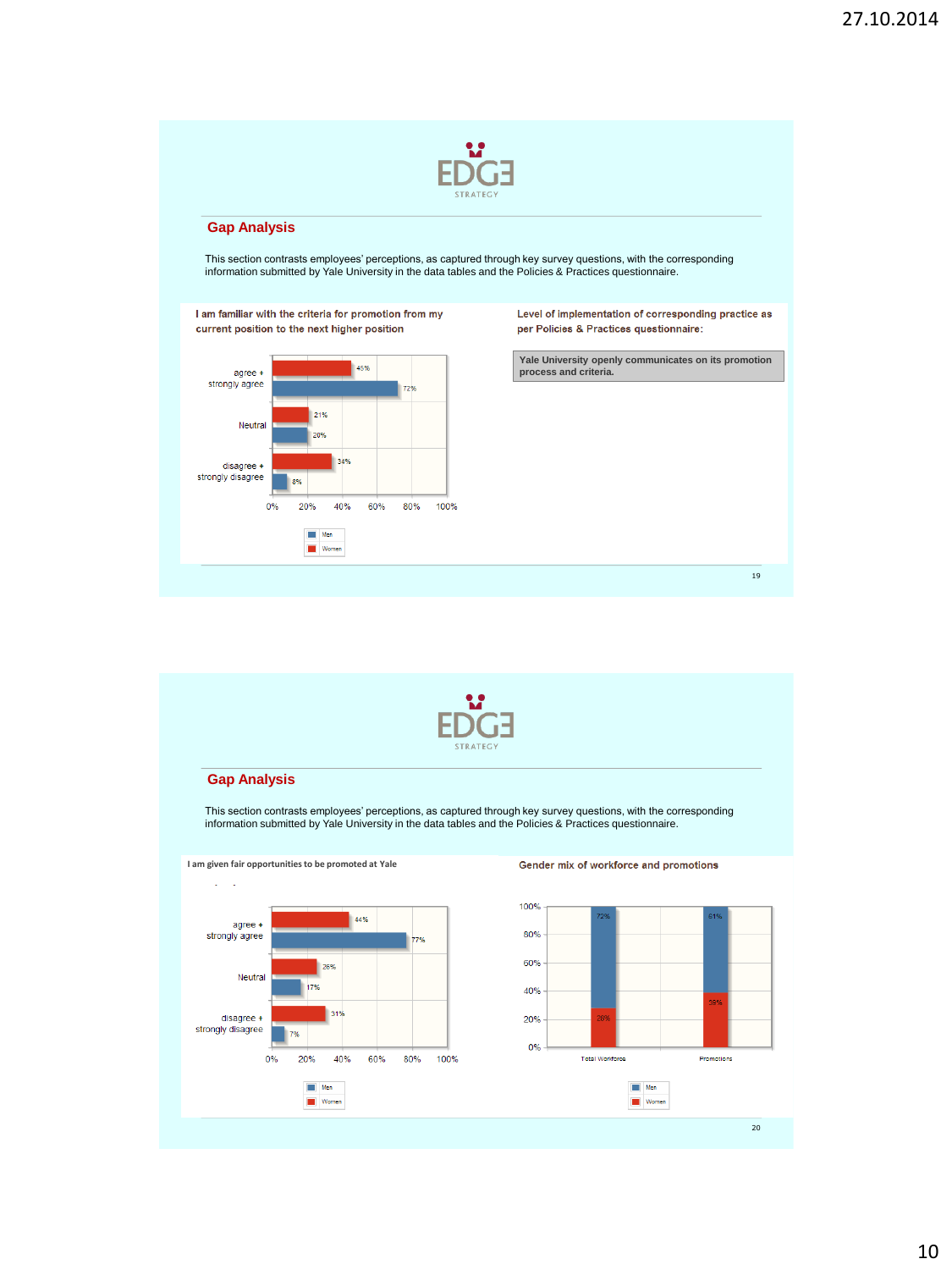

#### **Gap Analysis**

This section contrasts employees' perceptions, as captured through key survey questions, with the corresponding information submitted by Yale University in the data tables and the Policies & Practices questionnaire.

**I believe that women and men are given the same opportunities to be hired at Yale University**





Gender mix of workforce and new hires



#### **Gap Analysis**

This section contrasts employees' perceptions, as captured through key survey questions, with the corresponding information submitted by Yale University in the data tables and the Policies & Practices questionnaire.

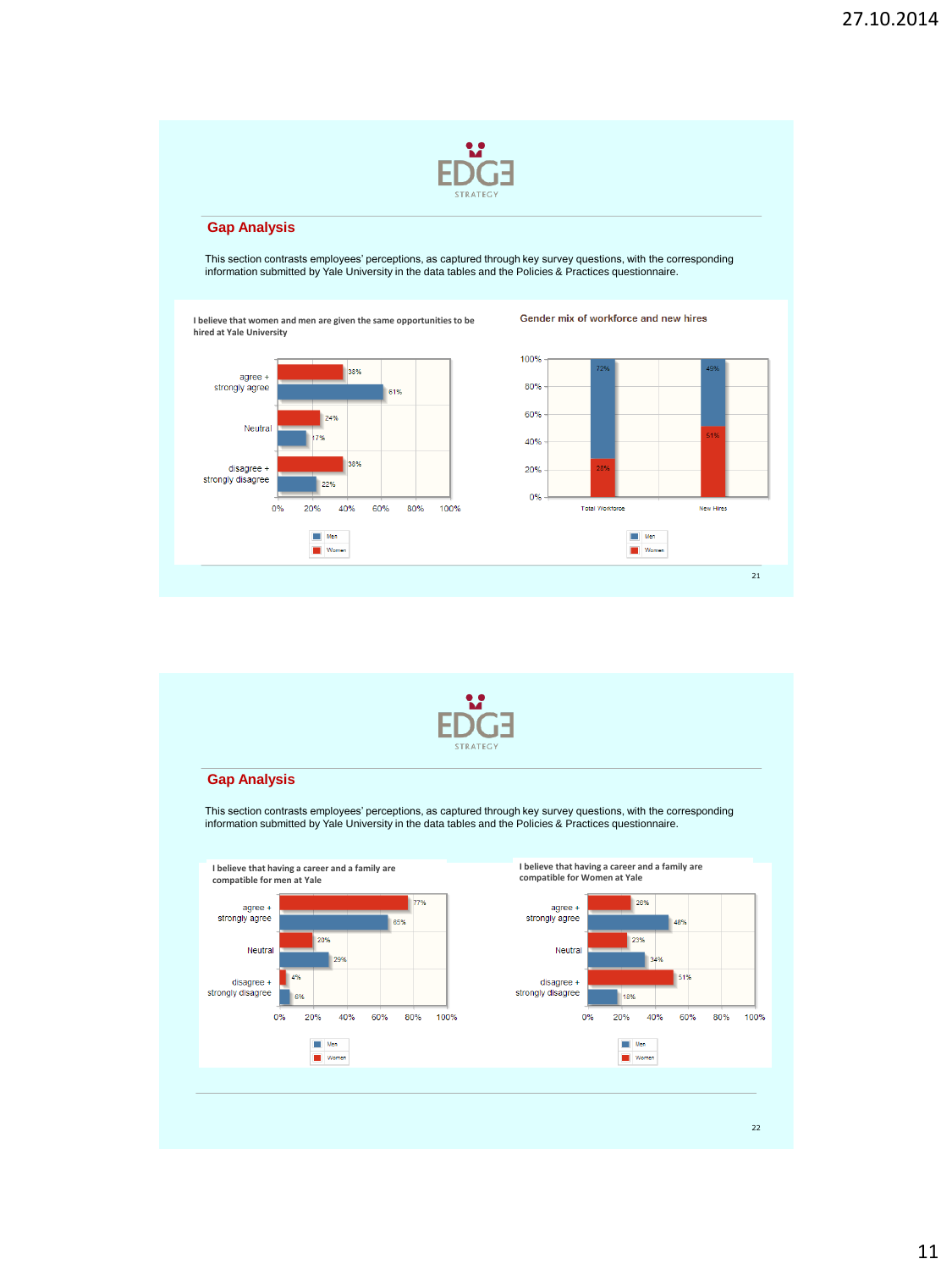

#### **Gap Analysis**

This section contrasts employees' perceptions, as captured through key survey questions, with the corresponding information submitted by Yale University in the data tables and the Policies & Practices questionnaire.



### **Challenges and Barriers to Progress**

- Implicit and explicit bias in hiring and retention
- Hostile/Unwelcoming climate
- Family and Care commitments
- Industry competition
- Small community and/or weak institutional support systems for women and minority faculty
- Institutional culture and climate
- Lagging retirement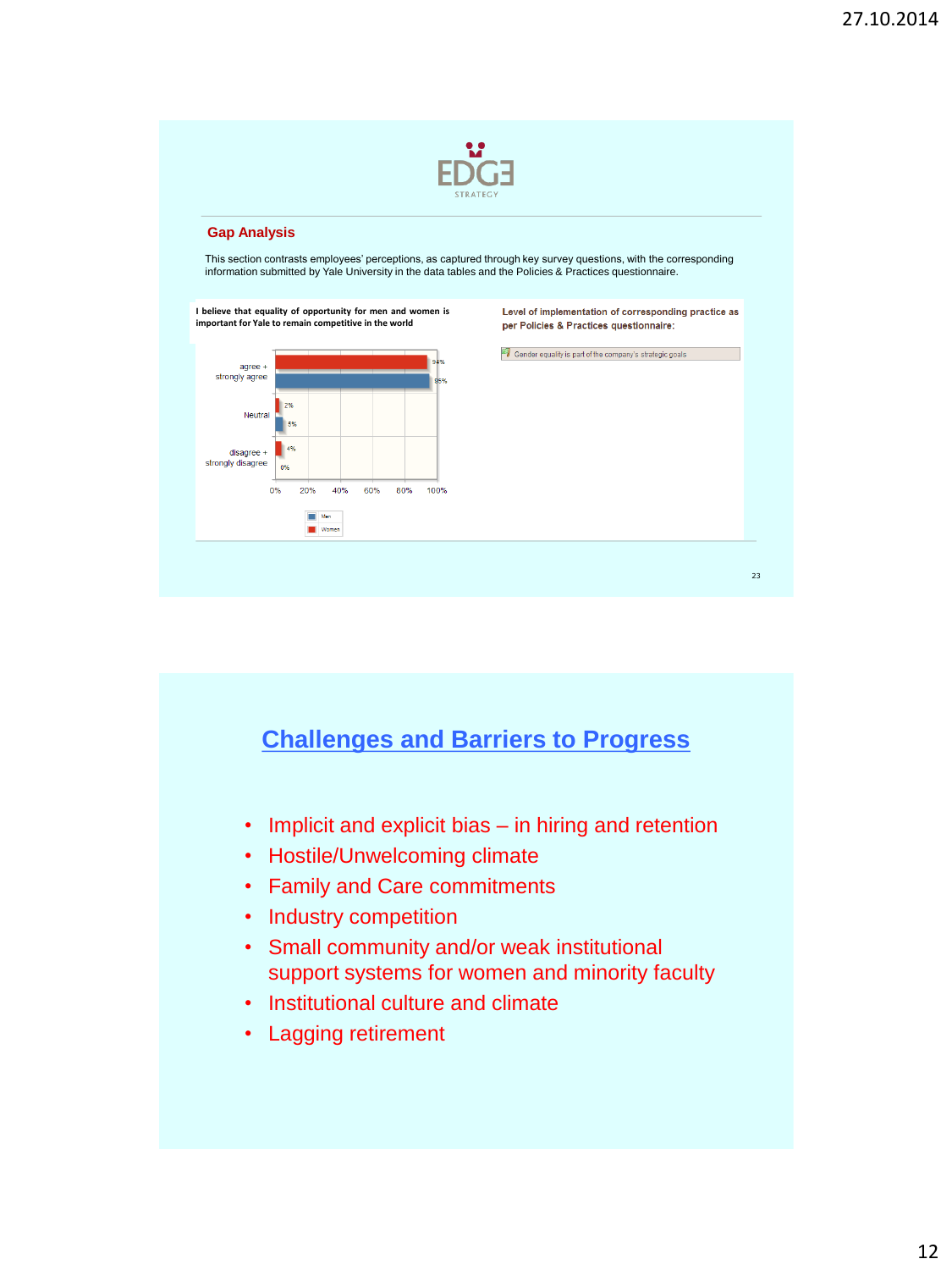### **Interventions: How we improve**

- Direct policy interventions (e.g. hiring incentives)
- Institutional policies for family leave, child care, elder care
- Improved research, policy and education on sexual misconduct
- Mentorship and sponsorship programs
- Education about bias
- Transparency and accountability
- Cultural and political pressure to improve & change

## **POLICY INTERVENTIONS**

- **LOCAL – understand local policies, politics within institutions, data collection (selfdiagnosis – Yale pilot)**
- **ACADEMIC COMMUNITY – coordinated effort in specific fields e.g. ATHENA SWAN in the U.K.**
- **NATIONAL LEVEL – AAS, NSF, NIH, SNSF, MRC...**
- **INTERNATIONAL – Scientific Bodies resolutions/guidelines, charters (IAU)**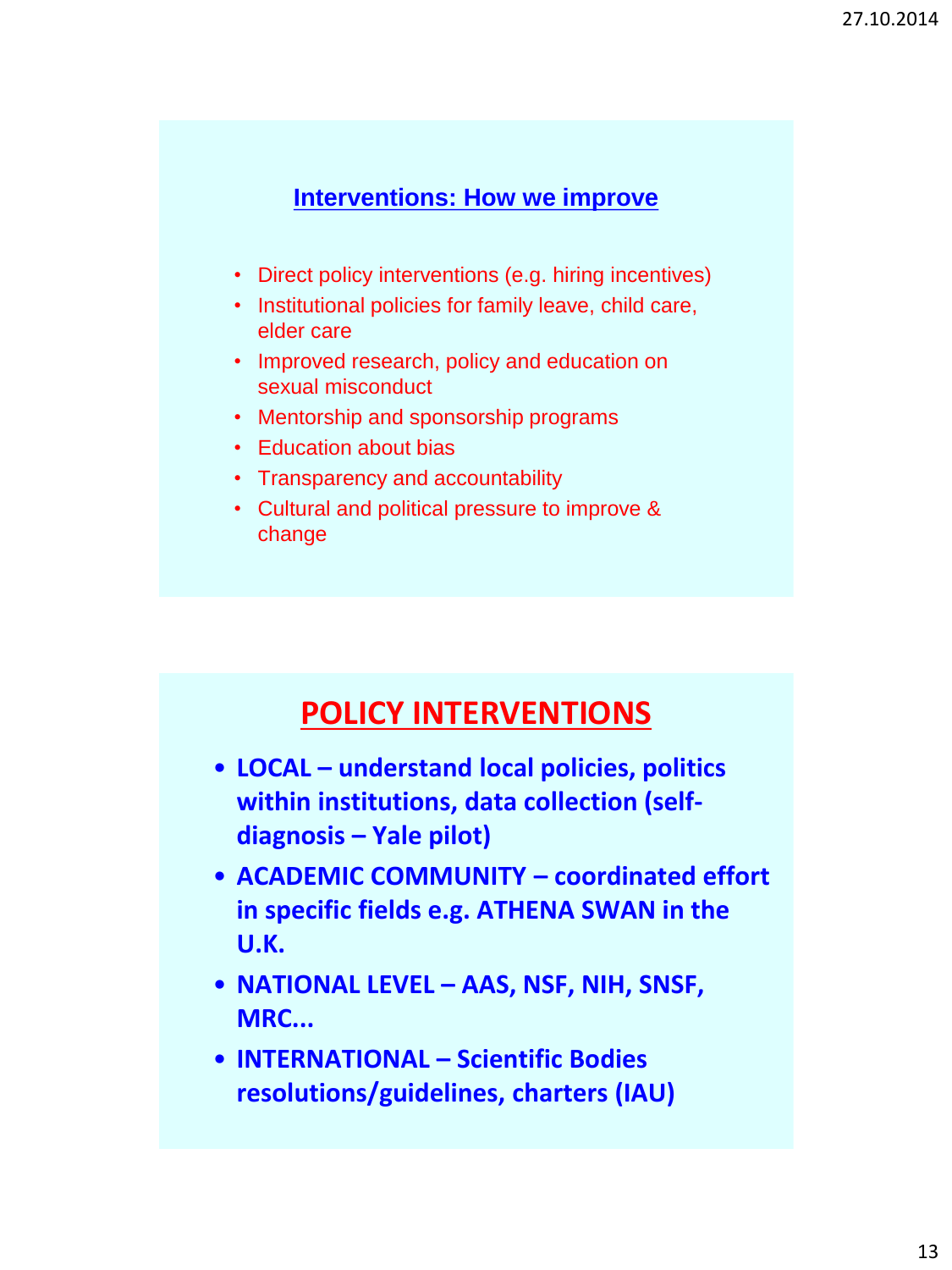### **STRATEGIES FOR AMPLIFICATION**





#### **SNSF COULD BE A STRONG CHANGE AGENT AND CATALYZE LONG TERM INSTITUTIONAL CHANGE IN ACADEMIC CULTURE**

**Ten Years of Equal Opportunities in Research Funding, Eds. Widmer & Knaus**